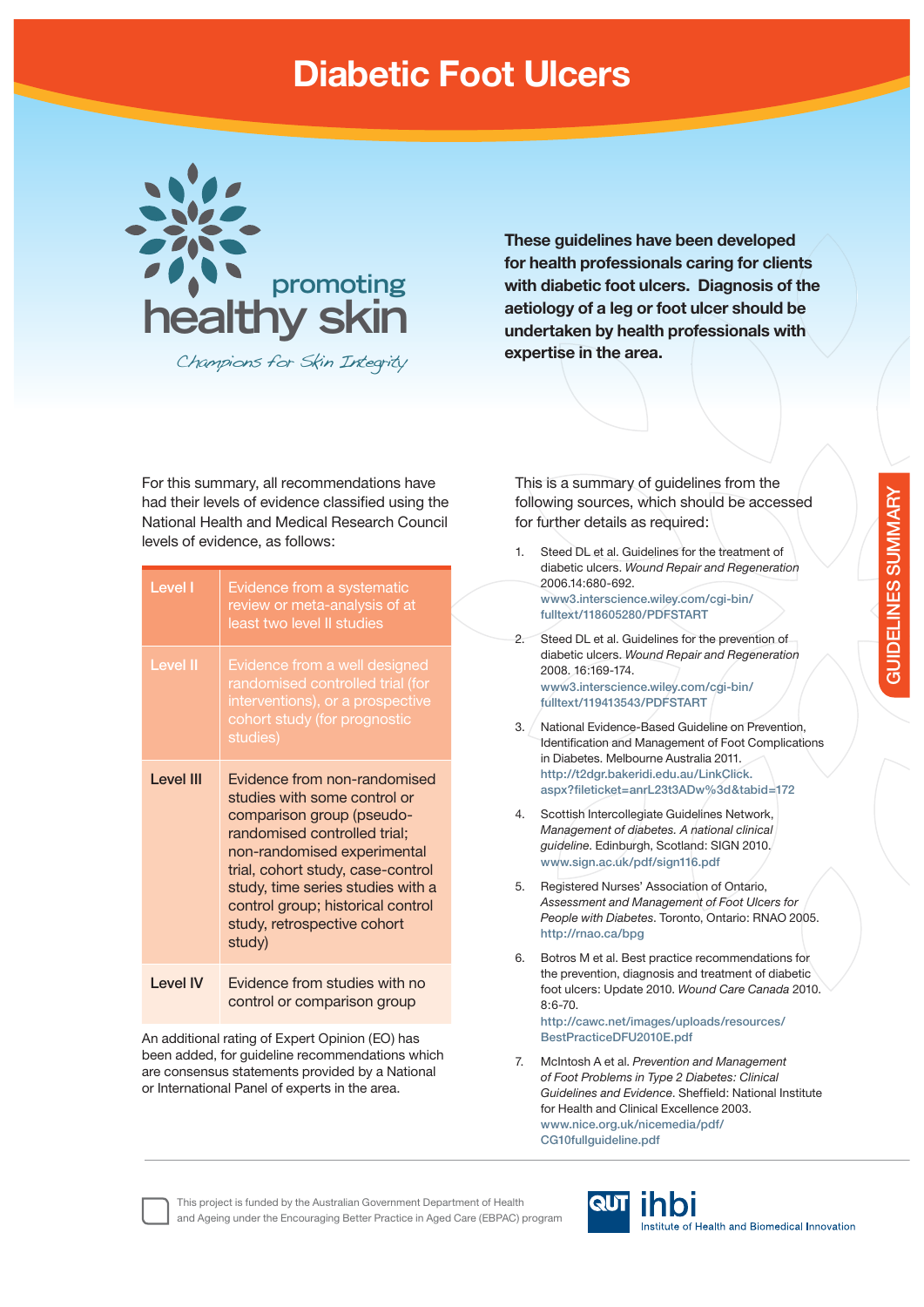## **Assessment**

- 1. Assess all clients with diabetes for the risk of developing a foot ulcer, including:
	- screening for peripheral arterial disease (PAD), by identifying strong pedal pulses and measuring an Ankle Brachial Pressure Index (ABPI). An ABPI less than 0.9 indicates arterial disease. An ABPI over 1.2 is unreliable and requires further investigation $1,2$  (1)
		- screening for neuropathy, by testing with a 10g Semmes-Weinstein monofilament, in combination with clinical assessment of sensory, autonomic and motor changes $^{3,4}$  (II)
- 2. Assessment of feet and diabetic foot ulcers should be undertaken by health professionals with training in this area<sup>5</sup>  $(II)$
- 3. Assess for risk factors (neuropathy, PAD, foot deformity) and classify foot ulcer risk as: low-risk: no risk factors and no history of foot ulcer/amputation; intermediate risk: one risk factor and no history of foot ulcer/amputation; or high risk: 2 or more risk factors and/or history of foot ulcer/amputation $3,4$  (III)
- 4. All Aboriginal and Torres Strait Island people with diabetes should be considered to be at high risk of  $developing foot complications<sup>3</sup>$  (EO)
- 5. Consider use of ulcer grading systems (e.g. the University of Texas wound classification system) to predict probability of ulcer healing or complications3,6 (III)
- 6. Referral for medical or specialist assistance is needed when:
	- there is uncertainty in diagnosis
	- there is a low or high ABPI
	- the client would benefit from revascularisation
	- there are signs of infection or inflammation
	- there is no progress in epithelialisation from the margin within two weeks of debridement and commencement of offloading therapy
	- the wound can be probed to bone - the wound deteriorates or new  $ulceration occurs<sup>1,7</sup>$  (II)
		-
- 7. Document regularly wound characteristics and progress in wound healing;<sup>1</sup> (II) including location, length, width, depth, ulcer bed characteristics, exudate, odour and peri-ulcer skin condition $6$  (EO)

## **Management**

8. Care of a diabetic foot ulcer should be undertaken by a multidisciplinary team, including podiatrist, orthotist, GP, wound care nurse, and endocrinologist<sup>3,4</sup> (III)

- 9. Consider use of remote expert advice with digital imaging for people living in remote areas who are unable to attend a multidisciplinary foot care service<sup>3</sup> (III)
- 10. Offloading of pressure points is necessary. Acceptable methods to relieve pressure on the wound include crutches, walkers, wheelchairs, custom-made shoes or inserts, shoe modifications, custom relief orthotic walkers, diabetic boots, forefoot and heel relief shoes, total contact  $\text{casts}^{3,4,6}$  (1)